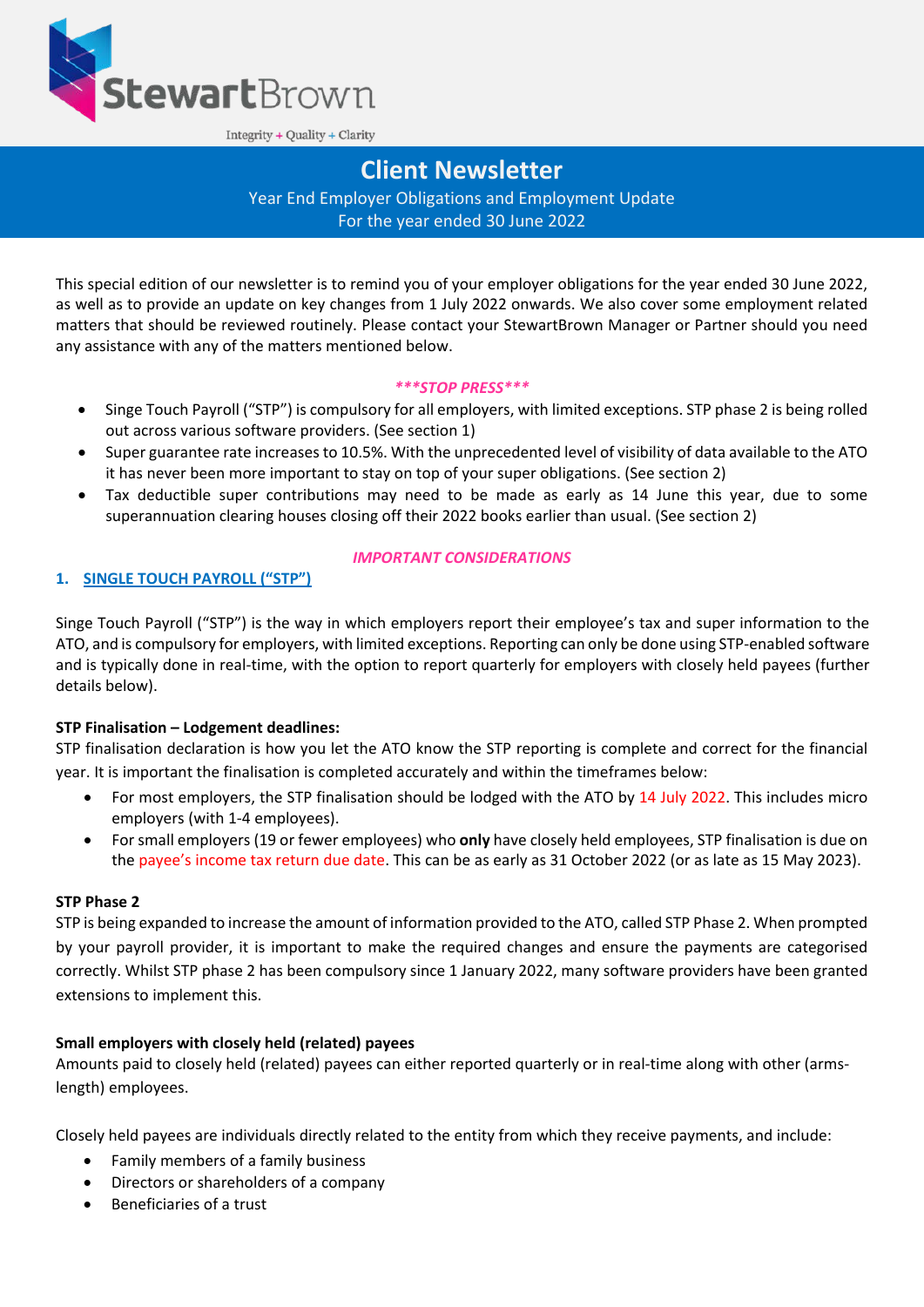Payments that are subject to STP reporting include salaries, wages, directors' fees, terminations payments and PAYG withheld from same as well as any applicable superannuation guarantee. Payments such as dividends, trust distributions and loans are not subject to STP.

# **Quarterly reporting option for closely held (related) payees**

It is common practice that salaries, wages, or directors' fees are determined at the end of the financial year. Those in this situation will, at a minimum, be required to report a reasonable quarterly estimate of their total yearly amount. The estimate should factor in all your circumstances; however, a general guide is that a quarterly estimate is reasonable if it equals 25% of the previous year's total. Penalties may apply where employers under-estimate their year-end total, including being liable for superannuation guarantee charge (SGC) if the employer underpaid super, and being liable to interest and penalties. It is also necessary to pay Super Guarantee (SG) contributions and PAYG Withholding on your quarterly estimates.

STP reports can only be lodged using STP-enabled software. The ATO provide a list of [no and low-cost software](https://softwaredevelopers.ato.gov.au/no-cost-and-low-cost-solutions-single-touch-payroll)  [solutions.](https://softwaredevelopers.ato.gov.au/no-cost-and-low-cost-solutions-single-touch-payroll) Alternatively, quarterly STP reports can be lodged through StewartBrown using our tax software.

# **2. SUPERANNUATION OBLIGATIONS**

# **Superannuation Guarantee (SG) contributions**

The minimum SG payments are due each quarter by the 28<sup>th</sup> of the month after the quarter ends. For the quarter ended 30 June 2022, SG should be received by the employee's complying superannuation fund by 28 July 2022.

Due to long processing times and potential backlogs with super funds and clearing houses, we recommend making the payment at least 10 business days before the due date. Another method that is becoming more common is for employers to pay super at the same time as wages are paid using payroll software. This greatly reduces the risk of late payments.

We have been advised by some superannuation clearing houses that they intend closing off their 2022 financial year end receipting as early as the 14<sup>th</sup> of June and would therefore strongly encourage those employers wanting to claim a tax deduction in the 2022 financial year to pay their superannuation contributions as soon as possible.

*Removal of \$450 income threshold* – from 1 July 2022, the monthly income threshold of \$450 will be removed and employers will be required to make SG contributions from the first dollar of Ordinary Time Earnings (OTE).

*SG Rate increase* – The SG rate is now legislated to increase by 0.5% pa as per the table below. Up until 30 June 2022 the rate is 10%. From 1 July 2022 this increases to 10.5% and will increase 0.5% annually to 12% from 1 July 2025 onwards, as summarised in the following table:

| <b>Period</b>              | Super guarantee | <b>Period</b>                          | Super guarantee |
|----------------------------|-----------------|----------------------------------------|-----------------|
|                            | rate %          |                                        | rate %          |
| 1 July 2020 - 30 June 2021 | 9.50            | 1 July 2023 - 30 June 2024             | 11.0            |
| 1 July 2021 - 30 June 2022 | 10.0            | 1 July 2024 - 30 June 2025             | 11.5            |
| 1 July 2022 - 30 June 2023 | 10.5            | 1 July 2025 - 30 June 2026 and onwards | 12.0            |

Employers should review all employment contracts to determine whether this additional superannuation cost is passed on to staff (out of their total package costs) or absorbed by the employer.

*Which SG rate to apply?* - The minimum contribution rate applies based on the date the wages are paid. For example, if wages are earned for the period up to 30 June 2022 and then paid on or after 1 July 2022, the SG rate to apply is 10.5%.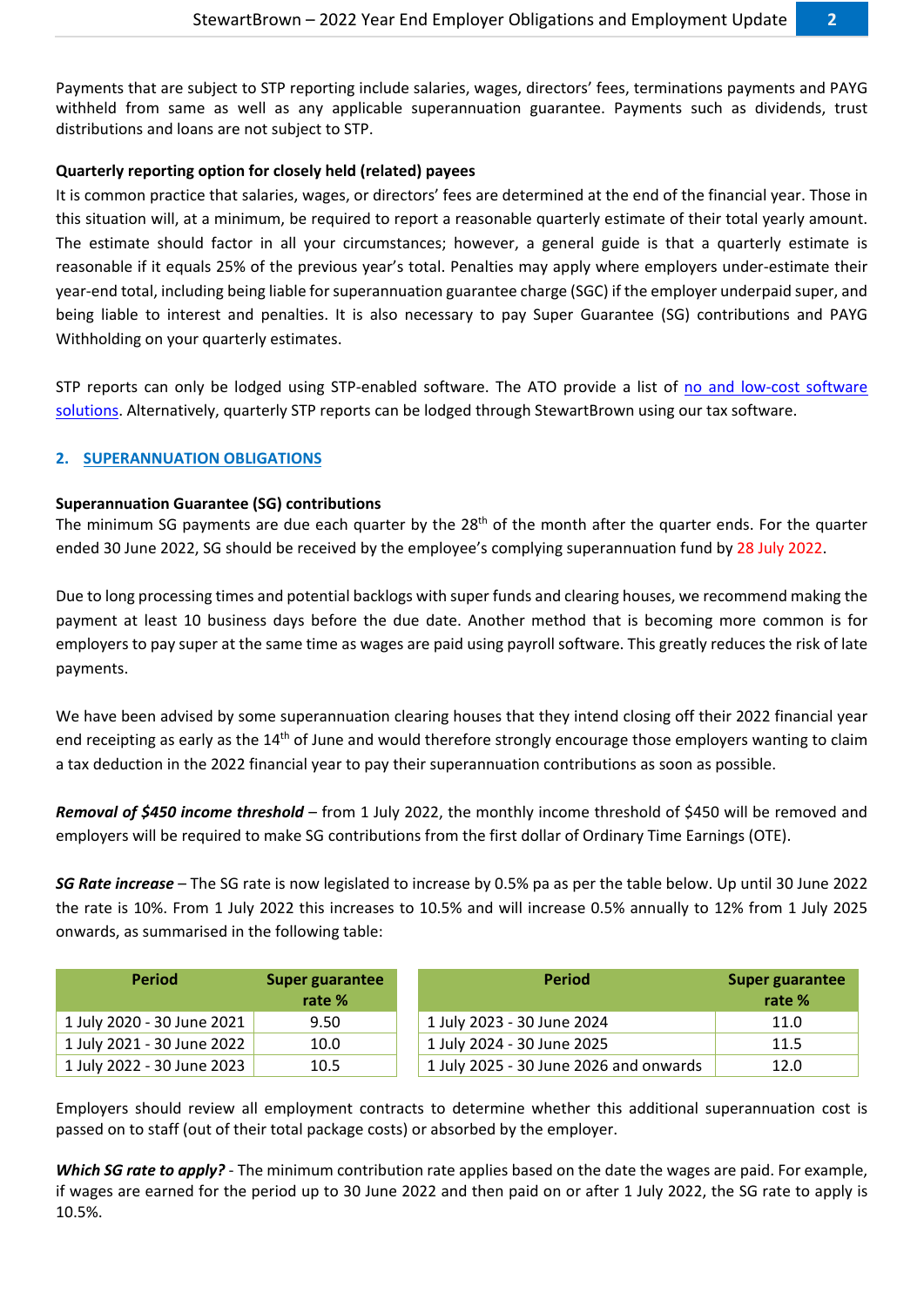*Maximum contribution base -* From 1 July 2021 the maximum earnings that an employer is required to pay SG contributions on is \$58,920 per quarter. From 1 July 2022 that increases to \$60,220 per quarter.

*Missed, late or underpayments & the Super Guarantee Charge (SGC)* – It is crucial that the minimum SG is paid in full and on time. Importantly, SG is considered 'paid' on that date it is received by the superfund, and not the date received by the clearing house (except if you are using the ATO Small Business Super Clearing House) or paid from your bank account. If SG is underpaid or received just one day late, you are required to lodge and pay the Super Guarantee Charge (SGC). The SGC is comprised of the SG shortfall amount, nominal interest (currently at 10%), and an administration fee of \$20 per employee per quarter, none of which is tax deductible. Additionally, the SGC is calculated using employees total 'Salary and Wages', which includes some overtime, allowances and termination payments that aren't included in the (OTE) definition used to calculate SG. There are additional penalties if an SGC statement is not lodged on time.

For more information regarding your super obligations, including what constitutes OTE, the ATO has a [checklist](https://www.ato.gov.au/Business/Super-for-employers/Super-obligations-for-employers-checklist/) you may find useful.

# **Reportable Employer Superannuation Contributions (RESC)**

Generally, contributions exceeding the mandated Superannuation Guarantee (i.e. greater than 10% for the year ending 30 June 2022) will be Reportable Employer Super Contributions. If you make super contributions for an employee under a salary sacrifice arrangement (or make extra super contributions to a super fund for an employee where the extra super contributions have been influenced by the employee), you must report those contributions on your employee's Income Statement.

RESC are not included in your employee's assessable income, however, they do affect a range of government entitlements and obligation for individuals. These amounts need to be reported to the ATO:

- by employers as part of your STP reporting; and
- by your employees in their income tax returns.

#### **3. TAXABLE PAYMENTS REPORTING (TPAR)**

Businesses in certain industries need to lodge a 'Taxable Payments Annual Report' (TPAR) to the ATO reporting the payments they make to contractors. TPAR now includes businesses providing the following services: government entities, building & construction, cleaning, courier, road freight, IT, security, investigation & surveillance, and mixed services (businesses providing one or more of these services).

The TPAR, which shows the total payments they make to each contractor, needs to be lodged with the ATO by 28 August 2022.

#### **4. PAYROLL TAX**

The NSW 2022 Annual Payroll Tax reconciliation lodgement and final payment date is 28 July 2022.

The NSW payroll tax rate has remained at 4.85% (of taxable wages exceeding the threshold) for the years ending June 2021 & 2022, and the payroll threshold at \$1,200,000 for the year ending 30 June 2021 onwards.

NSW employers with an Australian payroll (including fringe benefits, superannuation contributions and some contractor payments) exceeding the threshold are liable for payroll tax. Remember that related and associated employers (including inter-state wages) are grouped to determine whether the threshold has been exceeded. Please contact us immediately if your taxable wages (including all grouped entities) exceed \$1,200,000 and you have not previously registered.

#### **5. DIRECTOR'S PERSONAL LIABILITY & DIRECTOR IDENTIFICATION NUMBERS**

Directors and former directors of a company will be personally liable for unpaid PAYG withholding, GST debts and the Superannuation Guarantee Charge if the company fails to pay the amounts due within 90 days of the due date and the debt was not reported to the ATO within three months of the lodgement date.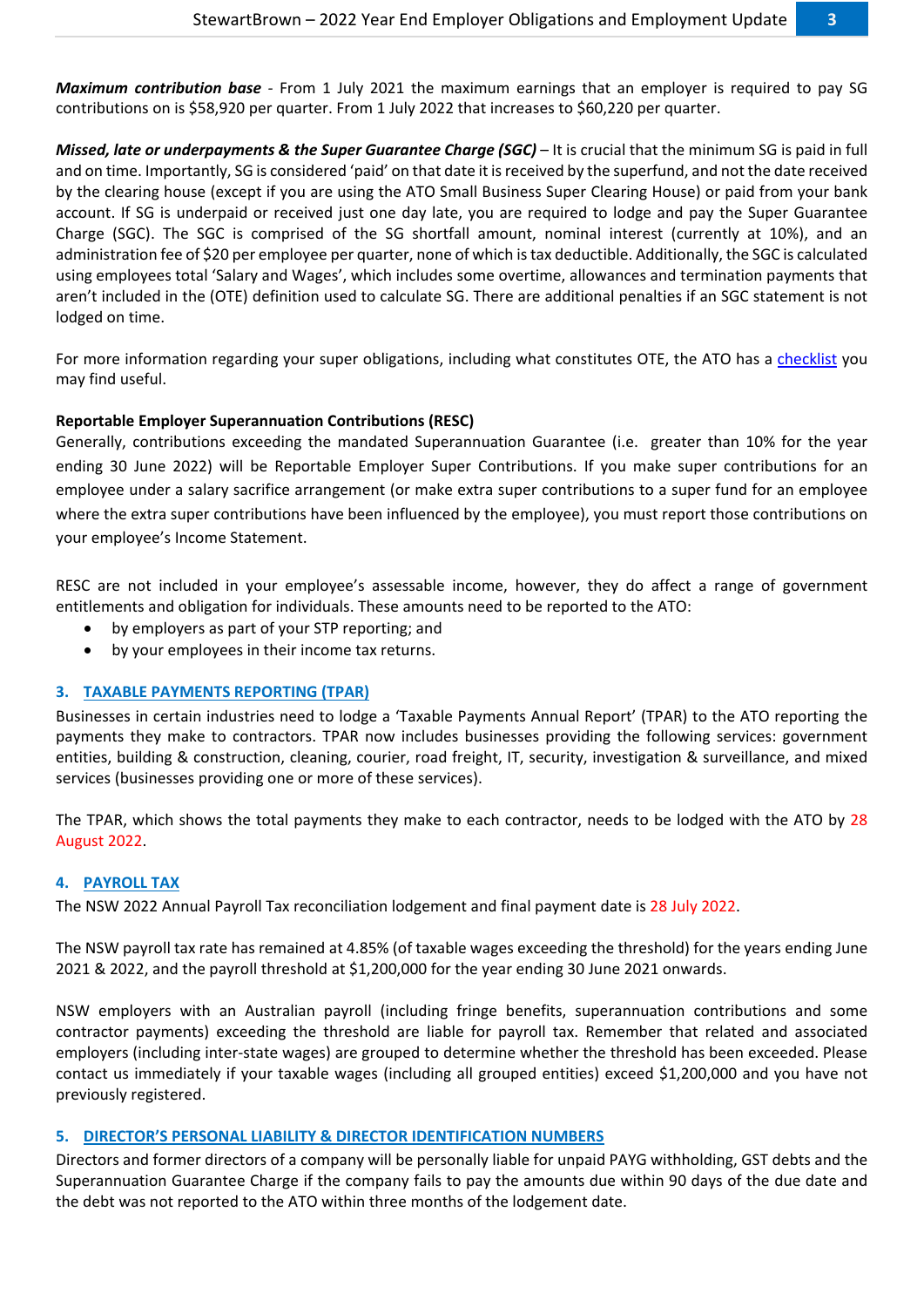All Directors must ensure that companies for which they are acting as directors pay the liabilities mentioned above in a timely manner, but more importantly lodge the required documents no later than three months after the due date. There are very limited grounds for exemption from liability and in some circumstances the debts can become your personal non-tax-deductible liability.

Director identification numbers (Director ID or DIN) are required for all directors. If you were a director on or before 31 October 2021, you have until 30 November 2022 to apply. If you became a director from 1 November 2021, you should already have one.

#### **6. SALARY SACRIFICE ARRANGEMENTS**

Salary sacrifice arrangements (also called salary packaging) are agreements between employers and employees, where the employee agrees to forgo part of their future entitlements to salary or wages in return for the employer providing them with benefits in future. If the arrangements are put in place after the work has been performed, the salary sacrifice arrangement will be ineffective. It is essential that the terms of such arrangements are clearly stated in a written agreement before the benefits are received. Common examples of salary sacrificed benefits are the provision of motor vehicles and superannuation contributions made on behalf of employees. The start of a new financial year is the perfect time to review that all documentation is in place for such arrangements.

#### **7. WORKPLACE HEALTH & SAFETY (WHS)**

Since 1 January 2012, Workplace Health and Safety (WHS) laws require any person who conducts a business or undertaking (called a PCBU) to provide a safe working environment and to actively ensure that all employees, contractors, labour-hire workers etc. know how to work safely.

Directors and managers can be held criminally liable for not satisfying their duty of care under the WHS Act. It is essential that employers understand their obligations under WHS. Further information can be obtained from [Safe](http://www.safeworkaustralia.gov.au/)  [Work Australia.](http://www.safeworkaustralia.gov.au/)

# **8. CONTRACTOR OR EMPLOYEE?**

One major issue that affects many businesses is whether a person is an "employee" or a "contractor". Getting this right is important for an employer to ensure they withhold the correct tax amounts from payments and comply with other tax obligations such as payments of superannuation guarantee, fringe benefits tax, workers compensation, payroll tax, etc.

The ATO provides a **[list a factors](https://www.ato.gov.au/business/employee-or-contractor/difference-between-employees-and-contractors/)** and a **[decision tool](https://www.ato.gov.au/business/employee-or-contractor/how-to-work-it-out--employee-or-contractor/)** to help decide how to treat your worker.

#### **9. WORKERS COMPENSATION**

Workers compensation is a form insurance taken out by employers to cover workers who become injured or sick due to their work. The insurance payments cover the worker's wages whilst not fit for work, as well as medical expenses and rehabilitation. Note that 'workers' it is not limited to employees; it can include contractors and other 'deemed' workers.

Each state and territory govern their own workers compensation scheme. In NSW, workers compensation is managed by **[iCare](https://www.icare.nsw.gov.au/)** (formerly WorkCover). If an employer either has annual wages (including fringe benefits, superannuation contributions, etc.) greater than \$7,500, employs an apprentice or trainee, or is a member of a group for premium purposes, they are required to take out workers compensation insurance.

Please ensure you have a current policy in place, the premium rating is appropriate for your business and the calculation on your premium notice is correct.